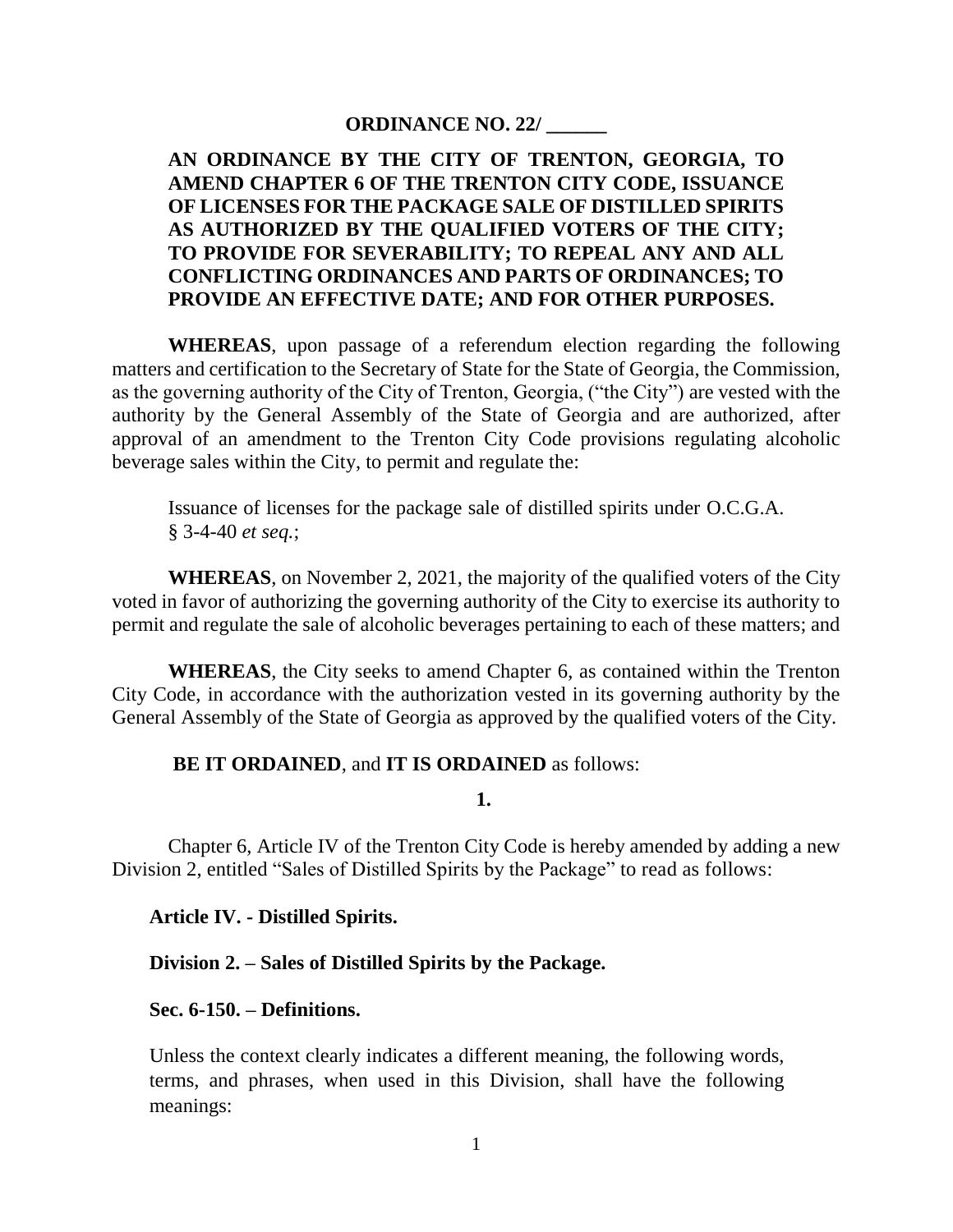- (a) *Date of notice* means the date when a person is personally served with a written document or three days after the date of the deposit in the United States Mail when the document is served by certified mail; or the date of confirmation of delivery of the written document from an overnight delivery service.
- (b) *Distilled spirits* means any alcoholic beverage obtained by distillation or containing more than 24 percent alcohol by volume.
- (c) *Identification* means any document issued by a governmental agency containing a description of the person, such person's photograph and giving such person's date of birth and shall include, without being limited to, a passport, military ID card, driver's license or state department of public safety ID card.
- (d) *Licensee* means the person to whom a license for the sale or distribution of distilled spirits by the package is issued under this Division. In the case of a partnership or corporation, all partners, officers, and directors of the partnership or corporation are licensees. A license issued under this Division permits the licensee to sell distilled spirits by the package for consumption off the premises only.
- (e) *Person* means any individual, firm, partnership, joint venture, association, company, corporation, agency, syndicate, estate, trust, business trust, receiver, fiduciary, or other group or combination acting as a unit, body politic, or political subdivision, whether public, private, or quasi-public.
- (f) *Retail package dealer* means any person who sells distilled spirits for consumption off the premises, at retail, only to consumers in unbroken packages.
- (g) *Wholesaler* means any person who sells distilled spirits to other wholesale dealers or to a retail package dealer.

### **Sec. 6-151. – License is a privilege.**

- (a) Distilled spirits may be sold by the package within the City for the limited purposes described in this Division under a license granted by the City upon the terms and conditions provided in this Division.
- (b) The sale of distilled spirits by the package within the City without first obtaining the licensure required by this Division is prohibited.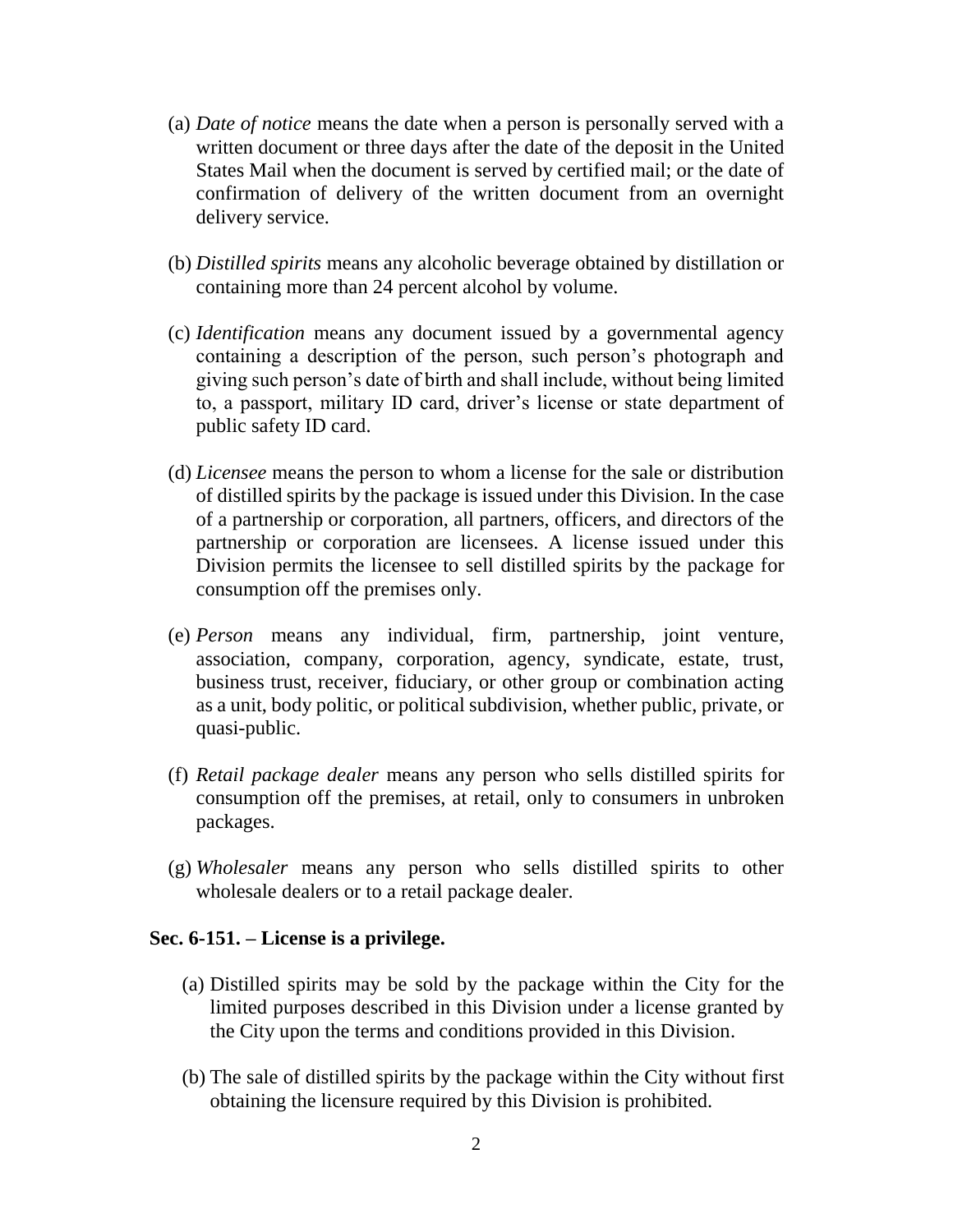- (c) Licenses issued under this Division constitute a mere grant of privilege to carry on the business during the term of the license, subject to all terms and conditions imposed by this Division and state law.
- (d) Any holder of a license issued in accordance with this Division is required to apply for and obtain any and all necessary alcoholic beverage licenses from the State of Georgia before any sales commence. Additionally, any holder of a license issued in accordance with this Division is required to abide by all applicable state regulations and laws.
- (e) All licenses issued under this Division must have printed on the face the following words: THIS LICENSE IS A PRIVILEGE THAT IS CONDITIONAL ON THE HOLDER MEETING ALL STANDARDS FOR SUCH LICENSE AND OPERATING REGULATIONS APPLICABLE THERETO SET OUT IN CITY ORDINANCES AND GEORGIA LAW. FAILURE TO MEET SUCH STANDARDS OR TO COMPLY WITH SUCH OPERATING REGULATIONS SHALL SUBJECT THE HOLDER OF THE LICENSE TO HAVE THE LICENSE REVOKED FOLLOWING NOTICE AND HEARING.

### **Sec. 6-152. – Licenses, generally.**

- (a) All licenses issued under this Division shall:
	- (1) Permit the licensee to sell distilled spirits by the package within the City under the terms of this Division and consistent with the laws of the State of Georgia and the United States;
	- (2) Expire on December  $31<sup>st</sup>$  of each year and an application for renewal must be made and filed annually on or before the 31<sup>st</sup> day of October of each year. Any licensee must annually meet the requirements set forth by the City in order to obtain a renewal of any license. Any licensee making proper application with supporting documents for a license to operate during the following calendar year, and having filed such application before October  $31<sup>st</sup>$ , shall be permitted to continue to operate pending final approval of the licensee's application for the following year if final approval is not granted before January  $1<sup>st</sup>$ ; and
	- (3) Not be transferred from one person to another or from one location to another and any change in ownership of any licensed entity other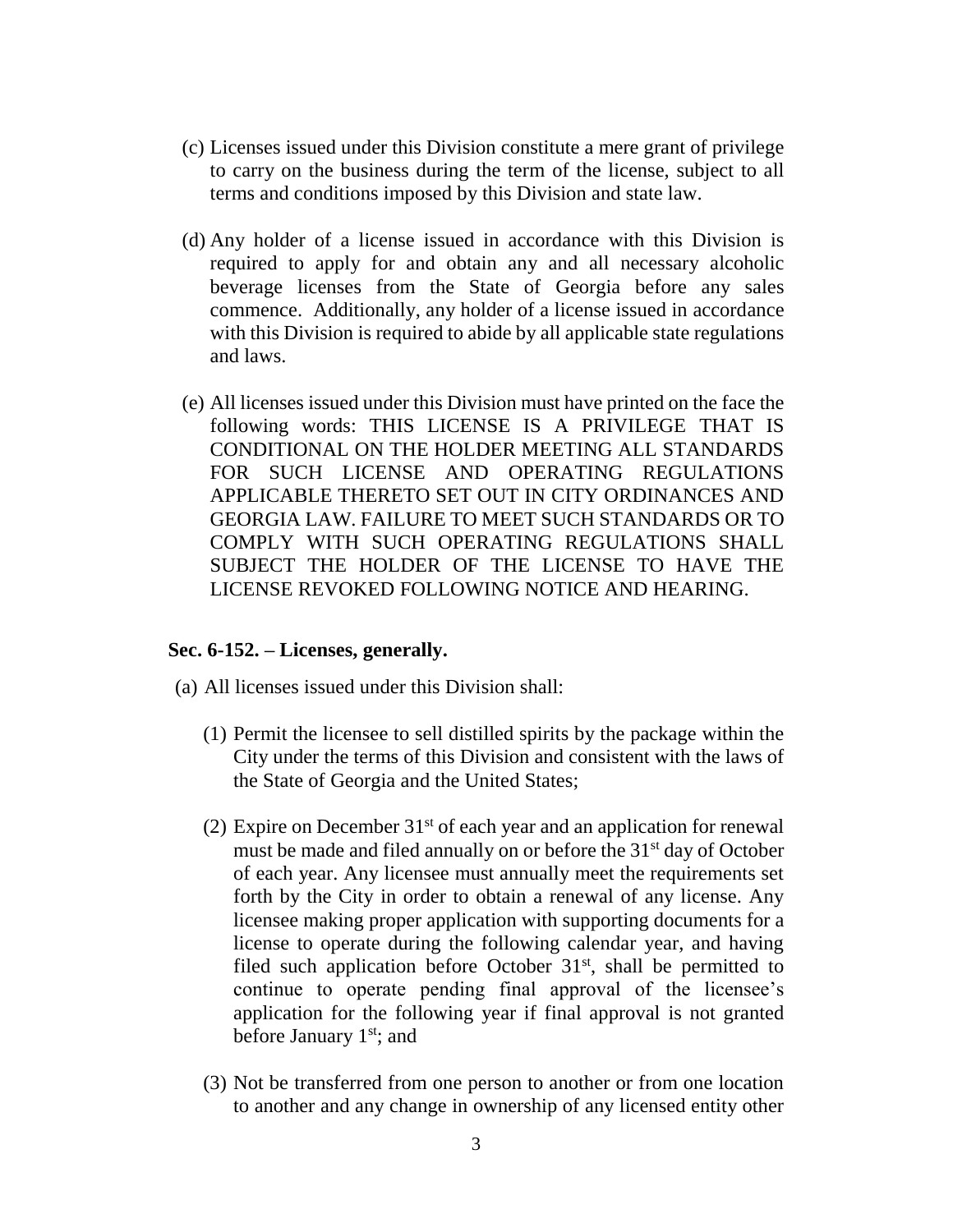than a publicly traded corporation shall necessitate a new application and payment of the entirety of the license fee and administrative fee.

- (b) Separate applications must be made for each location and separate licenses must be issued for each location where distilled spirits are to be sold by the package.
- (c) The City license issued under this Division must, at all times, be kept plainly exposed to view to the public at the place of business of the licensee where distilled spirits are sold by the package.

#### **Sec. 6-153. – Application and License Fees.**

- (a) Each application for a license under this Division must be accompanied by a certified check for the full amount of the appropriate license fee, together with a separate check or cash in the amount of \$150.00 for an application fee to defray investigative and administrative costs. If the application is denied and the license refused, or if the applicant withdraws its application prior to the license being issued, the license fee shall be refunded, but the \$150.00 application fee shall be retained by the City. However, any person applying for more than one license at the same time shall pay only one application fee to defray investigative and administrative expenses. Any applicant for a license under this Division who has in existence at the time of making the new application an existing license under this Division is not required to pay the application fee.
- (b) The fee for a license issued under this Division is \$5,000.00 per calendar year which will not be prorated based upon the day of the year that the license is issued.
- (c) Once a license has been issued, however, no portion of the license fee will be refunded if the license is revoked, suspended, or surrendered.

#### **Sec. 6-154. – Application process.**

- (a) Applications for the sale of distilled spirits by the package license must be made in writing to the City Clerk or a designee for the privilege of engaging in the sale of distilled spirits by the package using forms approved and furnished by the City Clerk.
- (b) The application must be filed with the City Clerk along with the applicable application fee.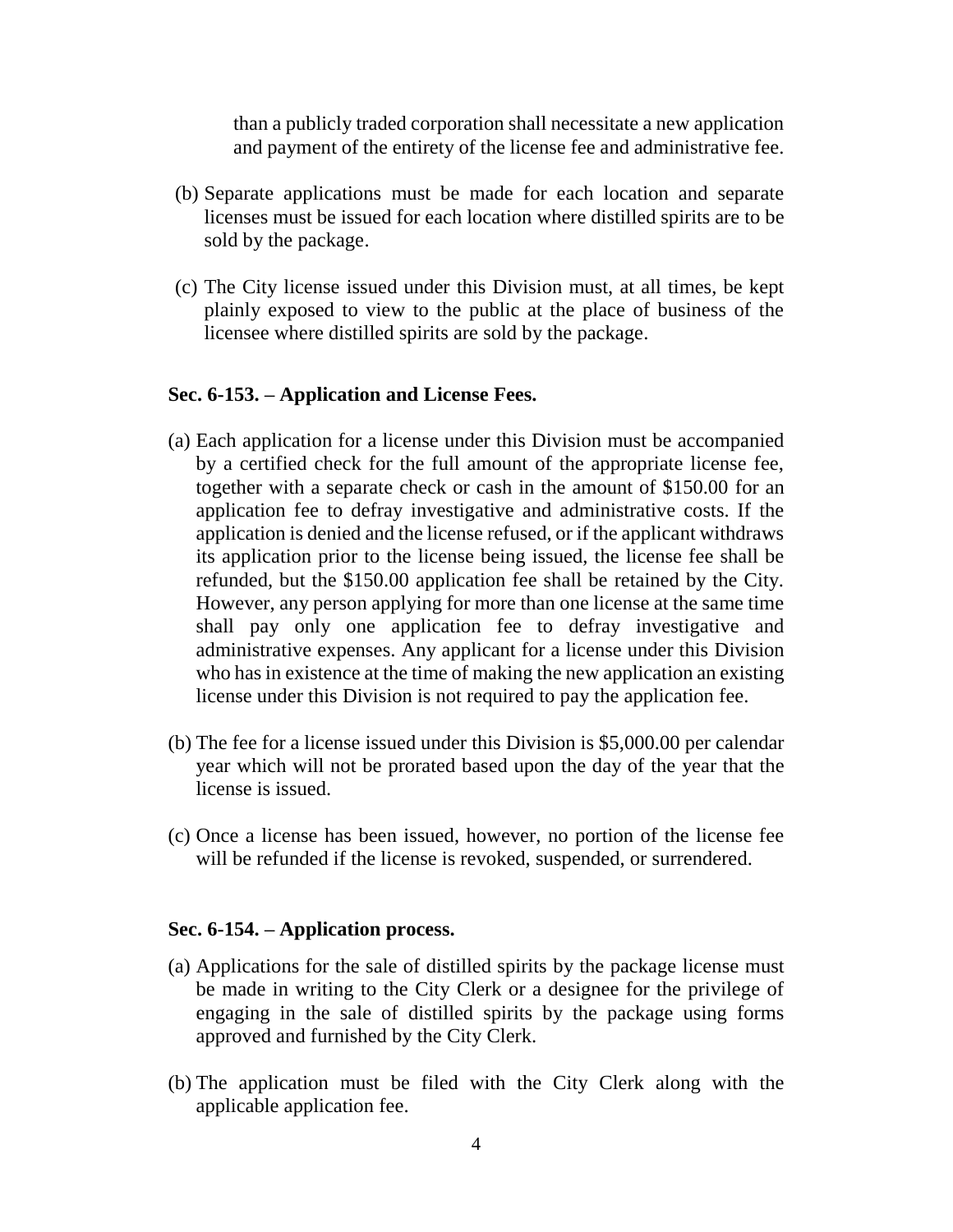- (c) The application must state:
	- (1) As to the applicant: Full name, age, home address, business address, telephone number, place of permanent residence, date of establishment of permanent residence at said location, address of last place of residence, name of spouse and all minor children, complete record of all convictions, guilty pleas and pleas of *nolo contendere* for violation of all laws, City, State and Federal, of applicant and of applicant's spouse. If the applicant is a partnership said information shall be furnished as to each partner. If the applicant is a corporation said information must be furnished as to each director, each officer, and each stockholder who owns or controls ten percent or more of the issued and outstanding stock of said corporation.
	- (2) As to applicant's proposed establishment manager or managers (if not same as applicant): Full name, age, home address, business address, telephone number, place of permanent residence, date of establishment of permanent residence at said location, address of last place of residence, name of spouse and all minor children, complete record of all convictions, guilty pleas and pleas of *nolo contendere* for violation of all laws, City, State and Federal, of outlet manager's spouse.
	- (3) Exact location (street address) of proposed business establishment where distilled spirits are proposed to be sold by the package.
	- (4) Name and address of the owner or landlord and resident manager, if any, of the property proposed for the location and whether there is a building proposed to be used already erected thereon.
	- (5) Name or trade name under which the proposed business shall be operated.
	- (6) Name and address of all persons having any financial interest in the business by way of ownership of building or stock, receipt of income from business or otherwise.
	- (7) If the applicant is a corporation, the address of the principal place of business, the registered office, and the name of the registered agent or agents of the corporation.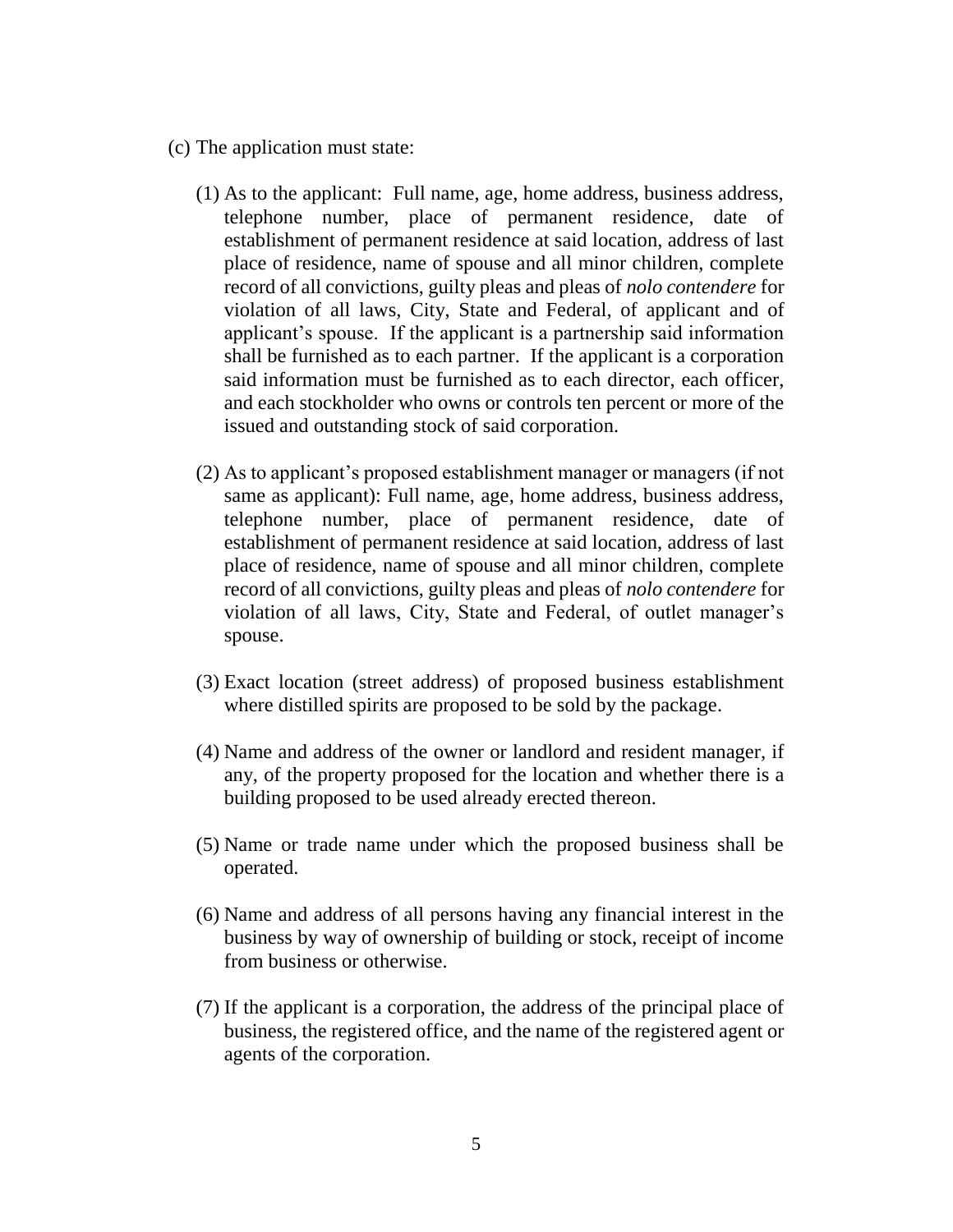- (8) Such other information as may be required from time to time by the City through interrogatories or otherwise.
- (d) The application must be sworn to by all applicants.
- (e) A copy of applicant's license, application for license, or proposed application for a license from the State of Georgia, if one is required, must be attached to the application.

# **Sec. 6-155. – Requirements for license; limitations.**

- (a) In addition to evaluating the criteria required to be included with an application under Section 6-154 of this Division in reaching its final determination as to whether to grant an initial license application, the City will also be guided by the following factors:
	- (1) The proximity of other establishments licensed under this Division.
	- (2) The nature of the neighborhood immediately adjacent to the proposed location, that is, whether the same is predominantly residential, industrial, or business.
	- (3) Whether the proposed location has adequate off-street parking facilities or other parking available for its patrons in accordance with the City's zoning ordinance.
- (b) The following limitations apply to licensure under this Division:
	- (1) Prohibited persons. It shall be unlawful to grant a license for the sale of distilled spirits by the package to:
		- (A) A person who is not a citizen of the United States for a period of twelve months next preceding the date of filing of the application, and if the applicant is a partnership these requirements apply to all partners in said business, whether a general partner or a limited partner; however, the provisions of this Subsection shall not apply to a corporation.
		- (B) A person who owns any interest in more than one business licensed under this Division.
		- (C) A corporation which is not duly qualified to do business in the State of Georgia and which is not in good standing with all of the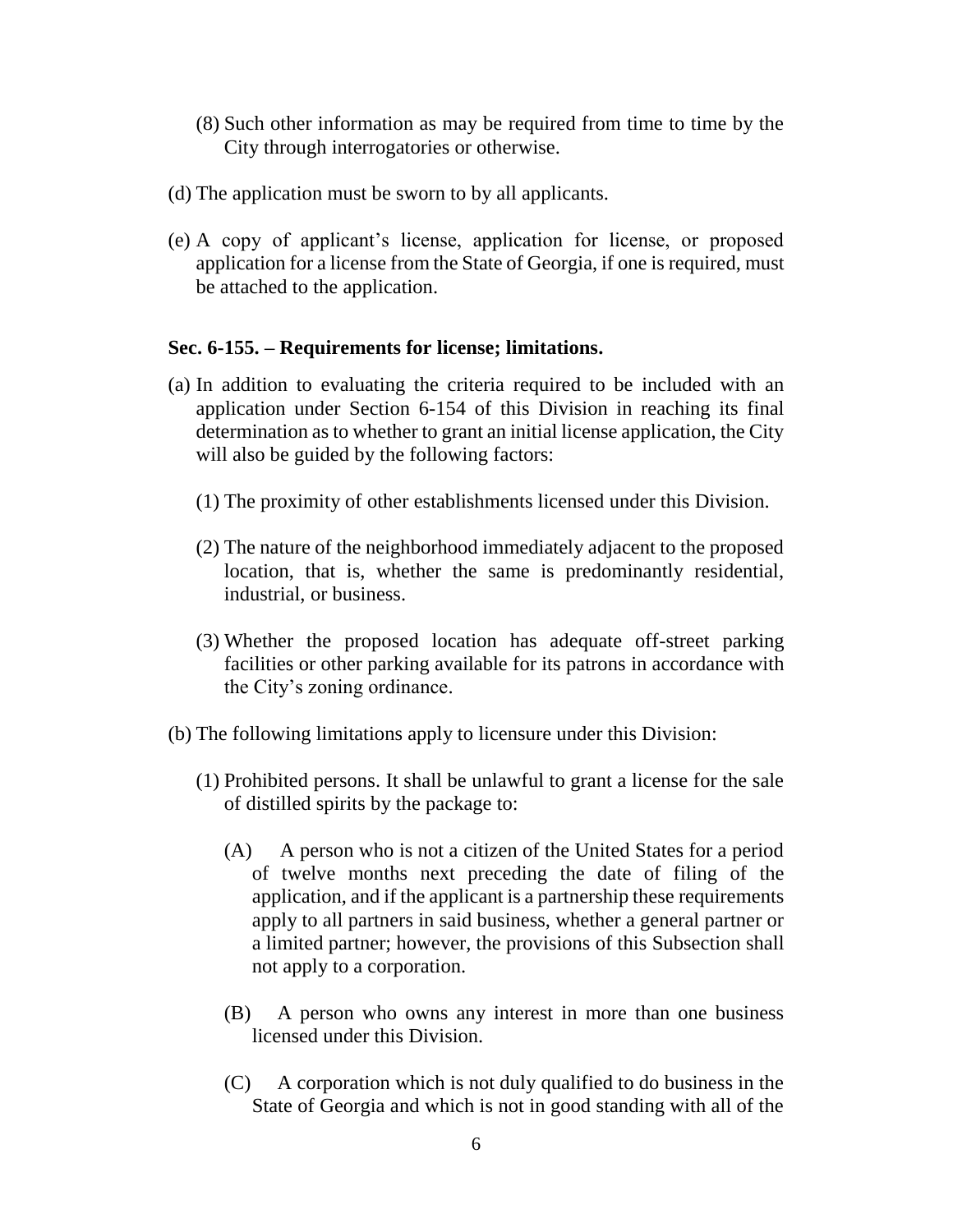rules and regulations of the Georgia Corporation Code and the Secretary of State of Georgia, and which does not have a registered agent for service of process within Dade County, Georgia; however, the provisions of this Subsection shall not apply to an individual or a partnership which has no corporate partners.

- (D) A person who has been convicted or who has entered a plea of guilty or *nolo contendere* of a felony, or any crime of moral turpitude, within ten years immediately prior to the filing of said application.
- (E) A person who has been convicted or who has entered a plea of guilty or *nolo contendere* for any felony or any misdemeanor involving the illegal possession, transportation or sale of any alcoholic beverages, or taxability thereof within ten years immediately prior to the filing of said application.
- (F) A person who has been convicted or who has entered a plea of guilty or *nolo contendere* for any felony or any misdemeanor involving the illegal possession, transportation or sale of any drug, narcotic or controlled substance within ten years immediately prior to the filing of said application.
- (G) A person whose license under this Division has been revoked for cause or who has had a license of any type under this Chapter revoked for cause within five years immediately prior to the filing of the application.
- (H) A person who is under the age of twenty-one years.
- (I) A person who has been declared incompetent by a court of competent jurisdiction.
- (J) An elected official, police officer, or other law enforcement officer of the City.
- (K) If the applicant is a corporation, Subsections (C) through (I), above, do not apply.
- (L) Any partnership or corporation where any person has an interest, either as owner, partner, stockholder, shareholder, director, or officer, or his or her spouse, has, within ten years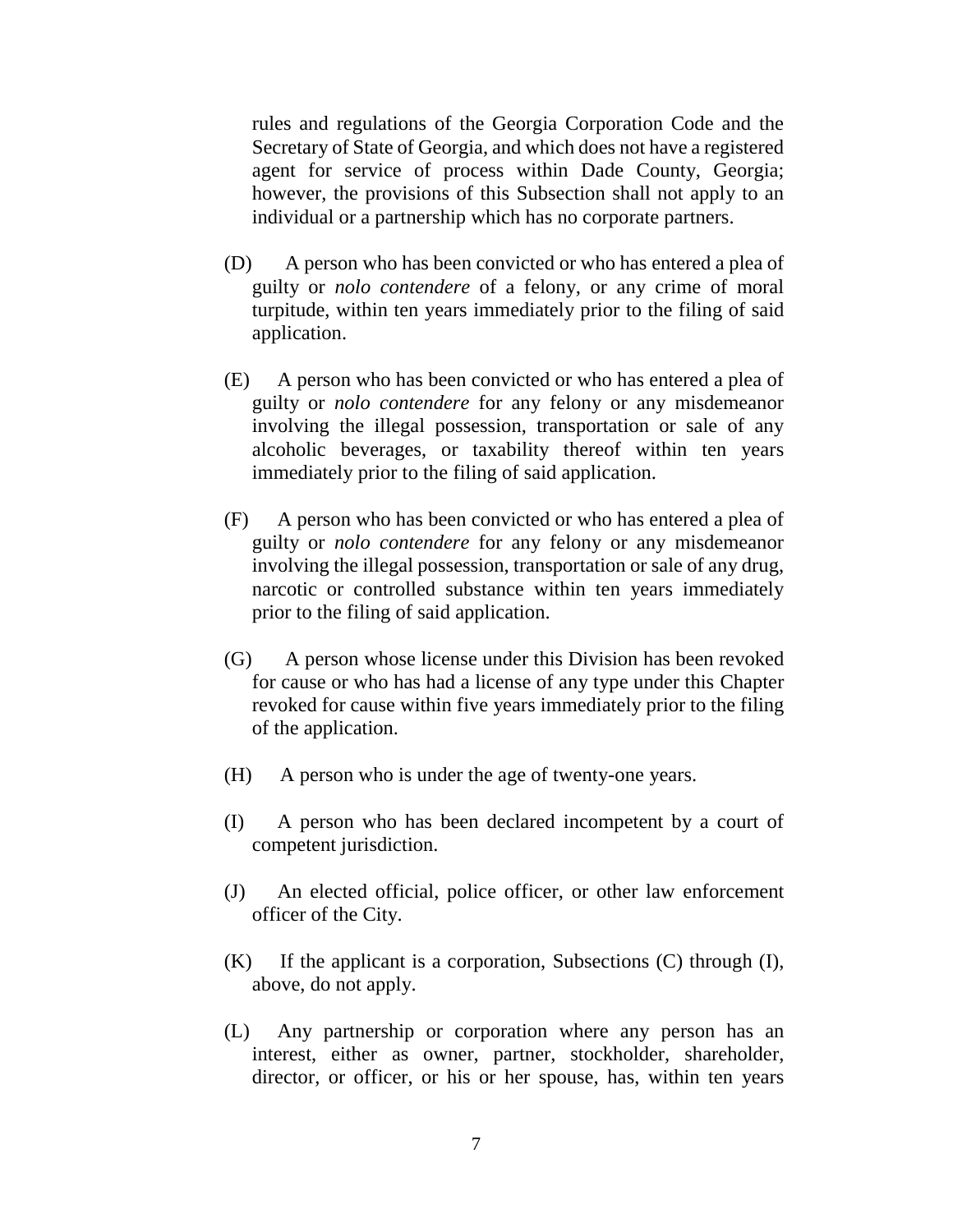immediately prior to submission of an application, been convicted or has entered a plea of guilty or *nolo contendere* for any:

- (i) felony;
- (ii) crime of moral turpitude;
- (iii) misdemeanor involving the manufacturing, possession, transportation or sale of distilled spirits or the taxability thereof,
- (iv) misdemeanor involving the illegal possession, transportation, or sale of any drug, narcotic, or controlled substance; or
- (v) violation of this Division.

# **Sec. 6-156. – Renewals of licenses; denial of renewal.**

- (a) All licenses are issued for a period of one year, the same to be a calendar year, running from January 1 through December 31, and shall be renewable as a matter of course upon payment of the appropriate fee, except as is hereinafter set out in Subsection (d) of this Section and as otherwise provided in this Division.
- (b) Each licensee must make written application for renewal on or before October 1 of each year on forms approved by the City Clerk.
- (c) The renewal application will be referred to the Chief of Police or a designee, who will report on the licensee's activity, if any, and upon activity at the location of the licensed business, if any, during the year.
- (d) If the Chief of Police or designee reports any activity which constitutes probable cause for not renewing a license, the renewal will not be made, and the matter will be referred to the City for its consideration. A public hearing on the denial of a non-renewal will be held no later than December 31.
- (e) The City will afford the licensee a public hearing after which the City may grant or deny for cause the renewal of any license issued under this Division.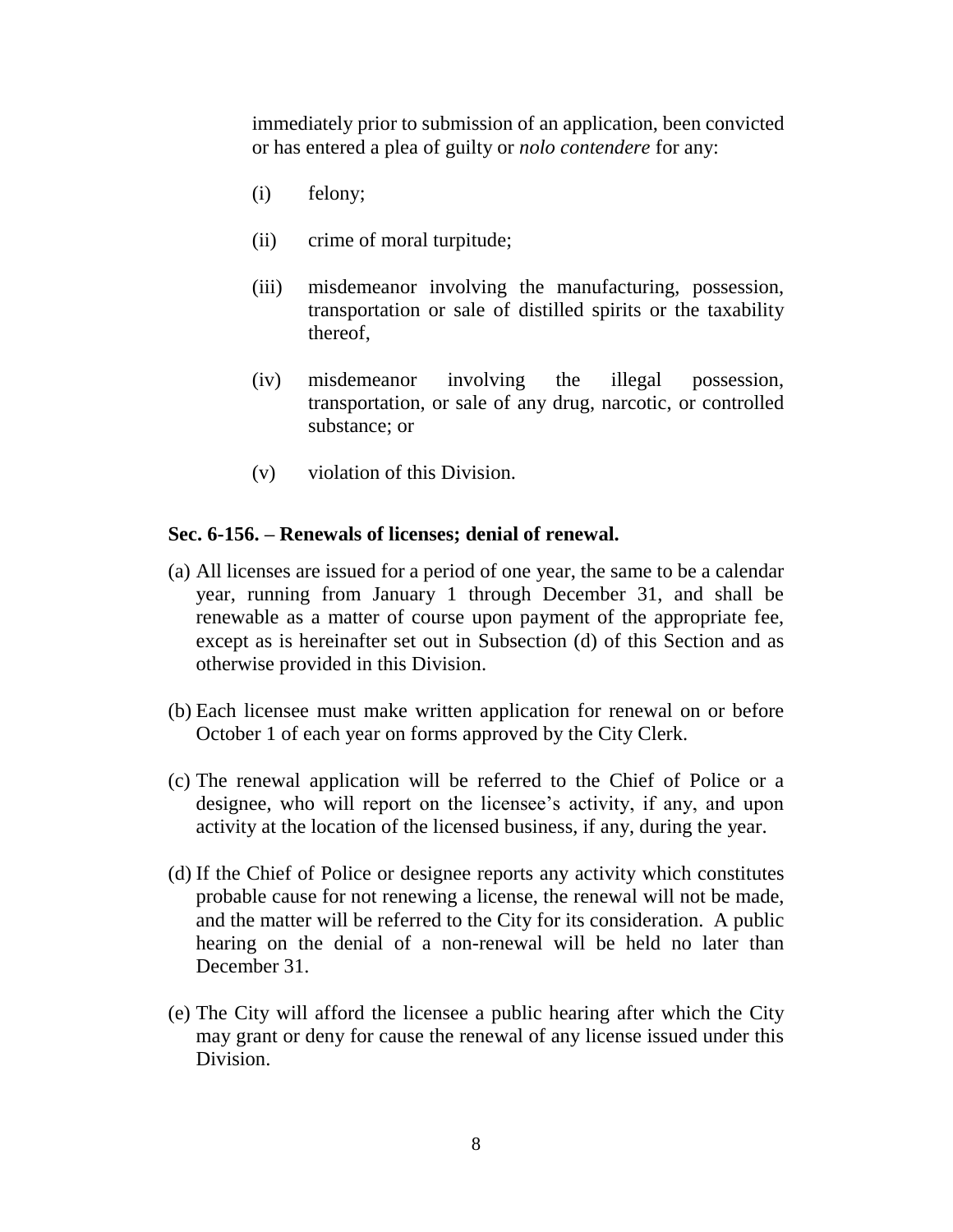- (f) In passing upon the application for renewal, the City will consider all evidence presented at the public hearing and will be guided by the following factors:
	- (1) all matters contained in Sections 6-154 and 6-155 of this Division; and
	- (2) such evidence as is obtained and presented to the City as the result of the investigation provided for in Subsection (c) of this Section.

# **Sec. 6-157. – Suspension and revocation of licenses.**

- (a) License suspensions initiated by the Chief of Police, Code Enforcement Officer, or a designee.
	- (1) The Chief of Police, Code Enforcement Officer, or a designee may suspend and seize any retail license to sell distilled spirits by the package if, at any time during the holding of a license granted under this Division, it should appear that the licensee has:
		- (i) violated the provisions of this Division;
		- (ii) violated any laws of the State of Georgia or any Federal laws involving possession, transportation or sale of any alcohol, alcoholic spirits, prohibited liquors, alcoholic beverages or taxability thereof or involving illegal possession, transportation or sale of any drug, narcotic or controlled substance;
		- (iii) become a person, firm or corporation prohibited by this Division from having a license granted to him, her, or it;
		- (iv) submitted an application containing known false information; or
		- (v) engaged in conduct detriment to the health, safety, or welfare of the public.
	- (2) If the licensee is dissatisfied with such suspension, the licensee may appeal to the City Commission by filing a written request with the City Clerk stating the grounds and reasons. Such appeal must be submitted within 30 days of notice to the licensee of the suspension.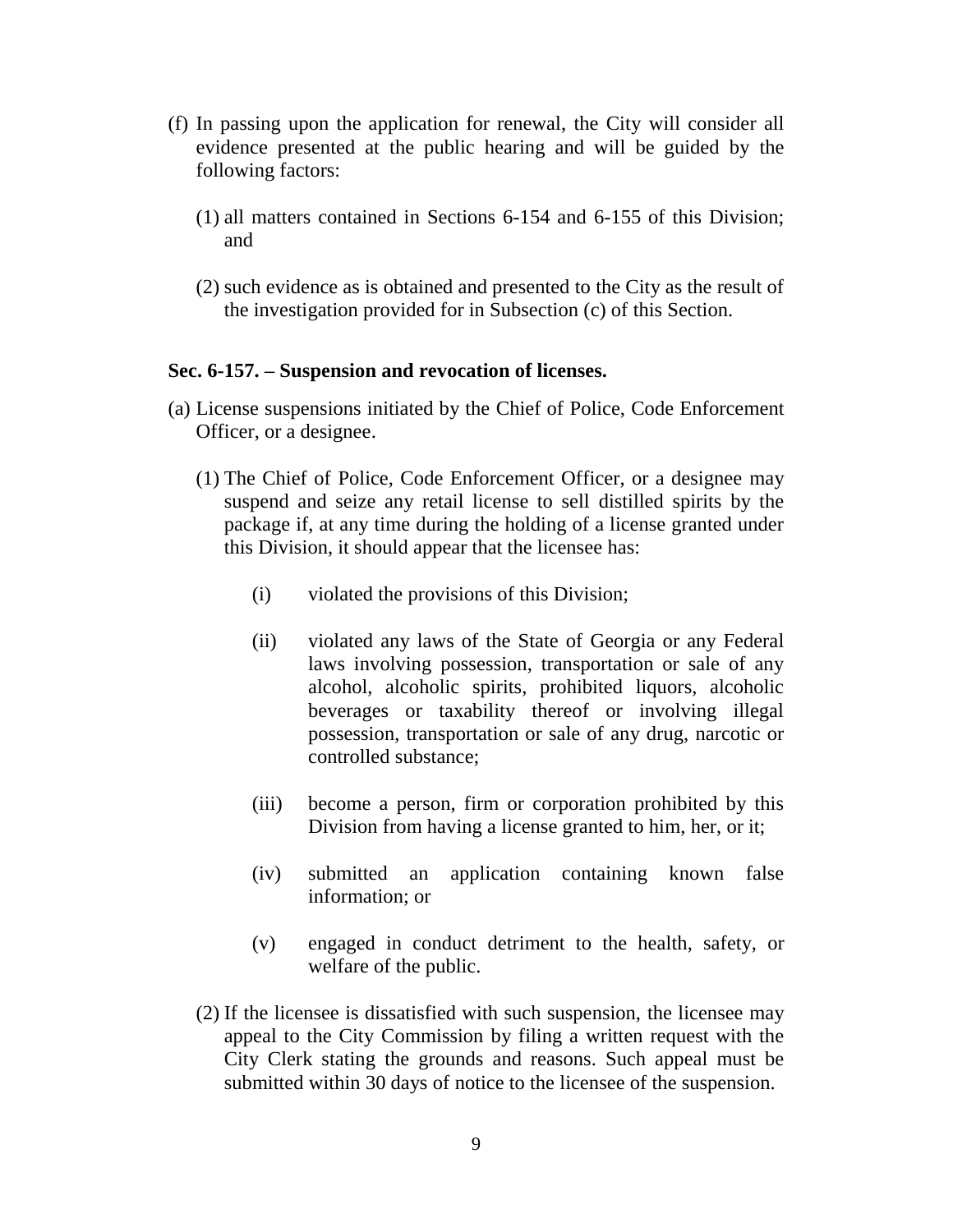- (3) The City Commission will hold a hearing on the suspension within ten days of the filing of the appeal, after which the City Commission has the full authority and power to reinstate, revoke, refuse to renew, further suspend, or place on probation any license which has been suspended as provided by this Subsection.
- (4) The City Commission must make its final determination within ten business days of the completion of the appeal hearing.
- (b) Adverse licensure actions initiated by the City Commission.
	- (1) In addition to the procedures provided in Subsection (a) of this Section, the City Commission may, of its own volition, suspend, revoke, or not renew a license issued under this Division following a hearing.
	- (2) A notice explaining the proposed adverse action, i.e. suspension, revocation, or non-renewal, and the date, time, and place designated for the hearing must be issued to the licensee in writing.
	- (3) The written notice must set forth, in reasonable detail, the ground or grounds for the proposed adverse action and the factual basis supporting the ground or grounds; and advise the licensee of the right to present evidence, witnesses, and arguments and to be represented by counsel at the hearing.
	- (4) The hearing will not be held prior to the passage of ten days following the date of notice of the proposed adverse action to the licensee.
	- (5) The City Commission must make its final determination within ten business days of the completion of the hearing.
	- (6) The City Commission's decision must be personally served, mailed by certified mail, return receipt requested, or by overnight delivery to the licensee and the licensee's attorney, if any, with a copy to the City Attorney, within ten business days of the close of the hearing.
	- (7) The decision of the City Commission constitutes final action by the City, subject to review upon petition for *certiorari* to the Superior Court of Dade County, Georgia.
- (c) Upon receipt of notice of adverse action against the licensee under this Section, the licensee may waive its right to a hearing and stipulate to a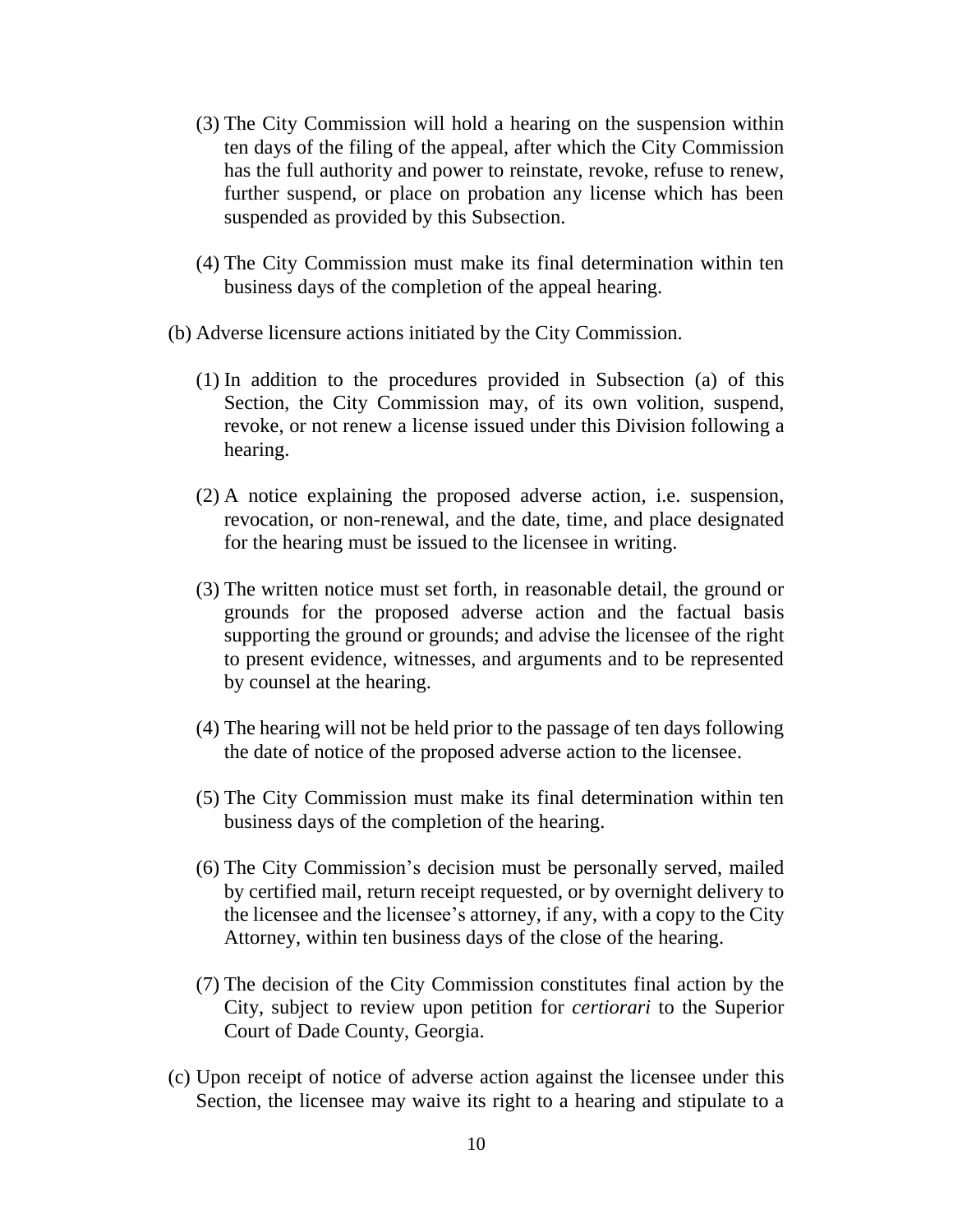sanction, as recommended by the City Clerk in consultation with the Chief of Police. Any stipulation entered under this Subsection shall be in writing, signed by the licensee, and is not appealable.

(d) Except as provided in Subsection (a) of this Section, no license will be suspended, revoked, or non-renewed without the opportunity for a hearing as provided in this Section.

# **Sec. 6-158. – Establishment requirements; locations of sales.**

- (a) Requirements for Structures:
	- (1) All establishments licensed under this Division shall operate in a structure having at least 3,500 square feet with 80% of floor space for retail sales of package products.
	- (2) No establishment licensed under this Division shall operate within a structure having a drive-through facility allowing products to be provided to the operators or passengers of motor vehicles.
	- (3) All structures housing an establishment licensed under this Division shall have an alarm and security system that provides notification of a security breach to law enforcement either directly or through a service provider.
	- (4) All structures housing an establishment licensed under this Division must have front windows which are free and clear of all obstructions such that the interior of the building is clearly visible from any outside window. Signs and other coverings which obscure the visibility of the interior of the structure are prohibited.
- (b) An establishment licensed under this Division shall be so lighted that the interior of the store or premises is visible day or night and all parking areas adjacent to or used in connection with such establishment shall be fully lighted and unobstructed.
- (c) An establishment licensed under this Division shall not operate the business in connection with any other mercantile establishment within the same building, provided, however, that this shall not prohibit a licensee from operating in the same building complex with other businesses. No licensee shall sell, offer for sale, display or keep in stock at its place of business where packaged distilled spirits are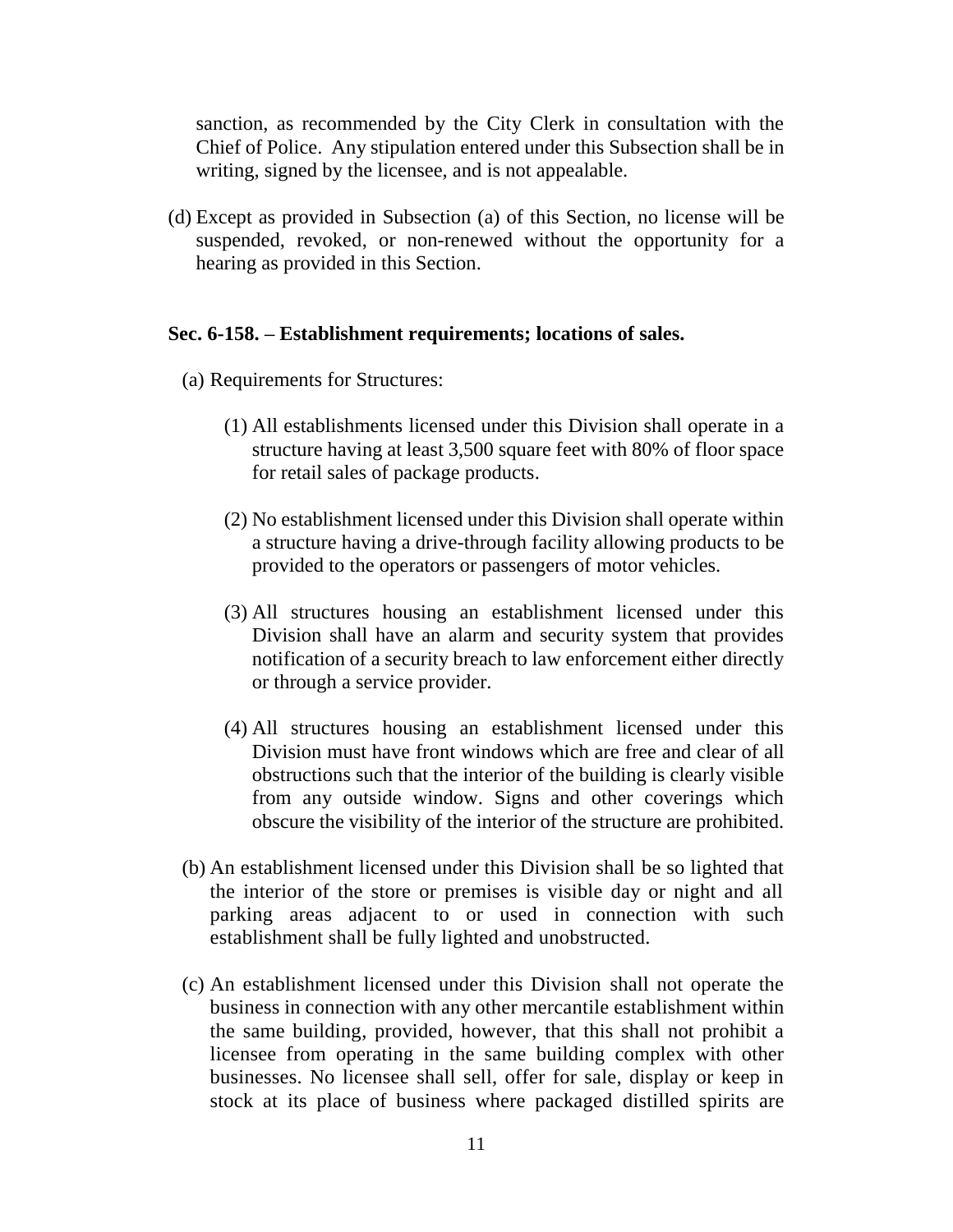offered for sale any other commodity except the following, all of which may he sold by the licensee at its option:

- (1) Beverages containing no alcohol and commonly used to dilute distilled spirits;
- (2) Malt beverages and wines when properly licensed;
- (3) Glasses, stirring sticks, and similar paraphernalia commonly used in the consumption of alcoholic beverages; and
- (4) Packaged ice.
- (d) An establishment licensed under this Division must, at all times, maintain a minimum inventory of distilled spirits valued at no less than \$250,000.00.
- (e) The sale of distilled spirits by the package is a conditional use and dDistilled spirits may be sold by the package only in the following zoning districts:
	- (1) B-3 Business-General District as a permitted use; and
	- (2) B-R Business Residential District as a conditional use.
- (f) No license will be issued for the retail sale of distilled spirits by the package within:
	- (1) 100 yards of any church building;
	- (2) 200 yards of any school building, educational building, school grounds, or college campus. housing authority property;
	- (3) 100 yards of any alcohol treatment center park-recreational aera operated by the State of Georgia, the City, or Dade County, Georgia;
	- (4) 100 yards of any public park or recreational aera operated by the State of Georgia, the City, or Dade County, Georgia; or
	- (5) 500 yards of any other establishment licensed under this Division.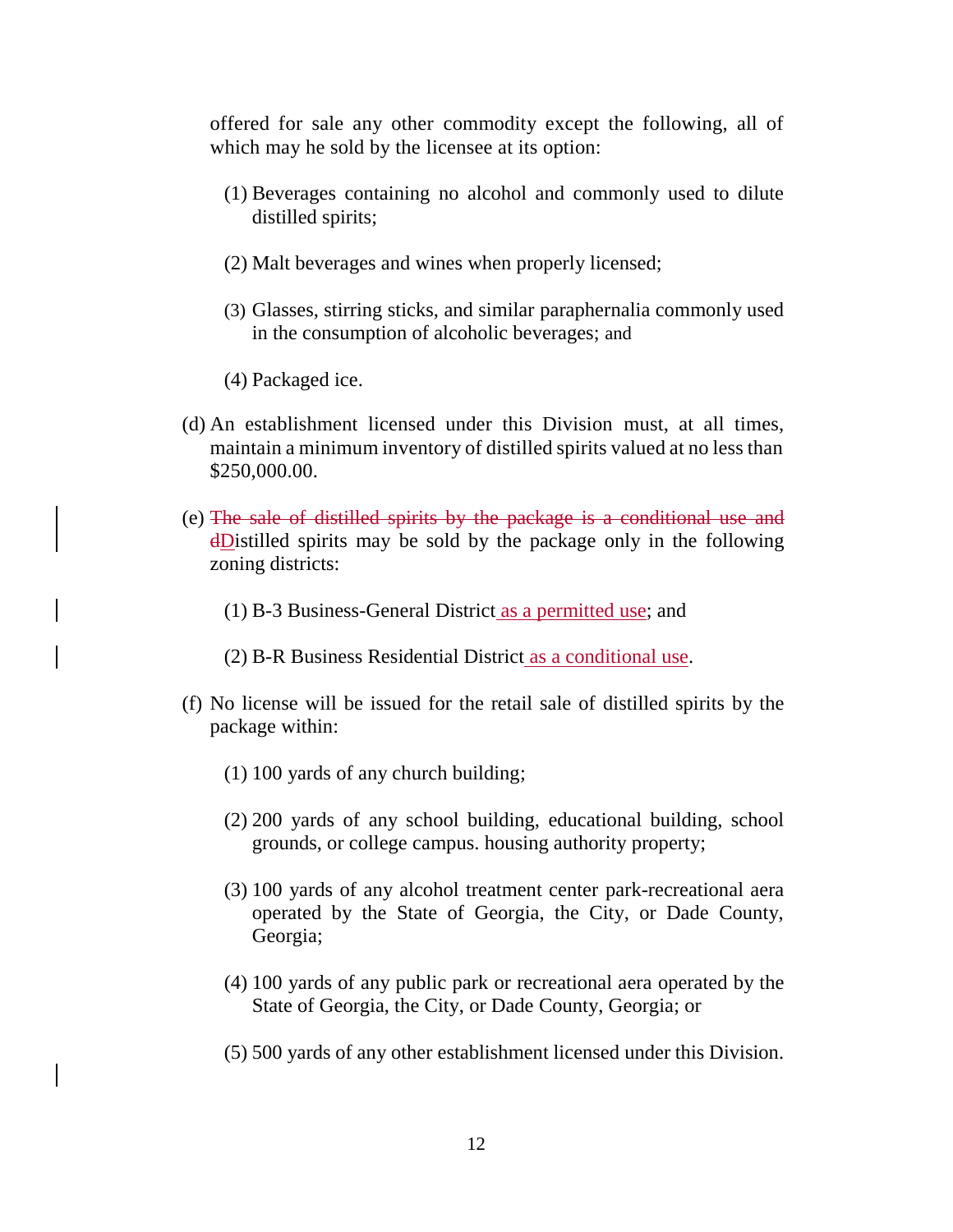# **Sec. 6-159. – Hours and days of sale.**

- (a) Distilled spirits must not be sold or distributed by the package except Monday through Saturday between the hours of 10:00 a.m. through 12:00 midnight.
- (b) The sale or distribution of distilled spirits by the package is not permitted on:
	- (1) Sundays;
	- (2) Election days within the City during the hours the polls are open; and
	- (3) Christmas Day.

Any day or portion of any day on which such sales are prohibited under state law.

# **Sec. 160. – Prohibited activities; penalties.**

- (a) It is unlawful for any person to sell or possess for the purpose of sale by the package any distilled spirits if the person does not have a license granted by the City to sell or possess for sale distilled spirits by the package or to make deliveries beyond the boundaries of the premises covered by the license.
- (b) It is a violation of this Division not to require and properly check identification for persons purchasing distilled spirits by the package as reasonably necessary to ensure that an underage person is not sold distilled spirits by the package. But nothing in this Section requires mandatory checking of the identification of every customer.
- (c) No licensee shall keep any distilled spirits at any place except the licensed place of business.
- (d) No licensee shall buy, arrange to buy, or in any way affect the transfer of any distilled spirits except from a licensed wholesaler.
- (e) Any violation of the provisions of this Division may, upon determination of violation, result in suspension or revocation of a license issued under this Division; or the Commission may in lieu of suspension or revocation thereof impose a civil penalty of not less than \$500.00 nor more than \$1,000.00.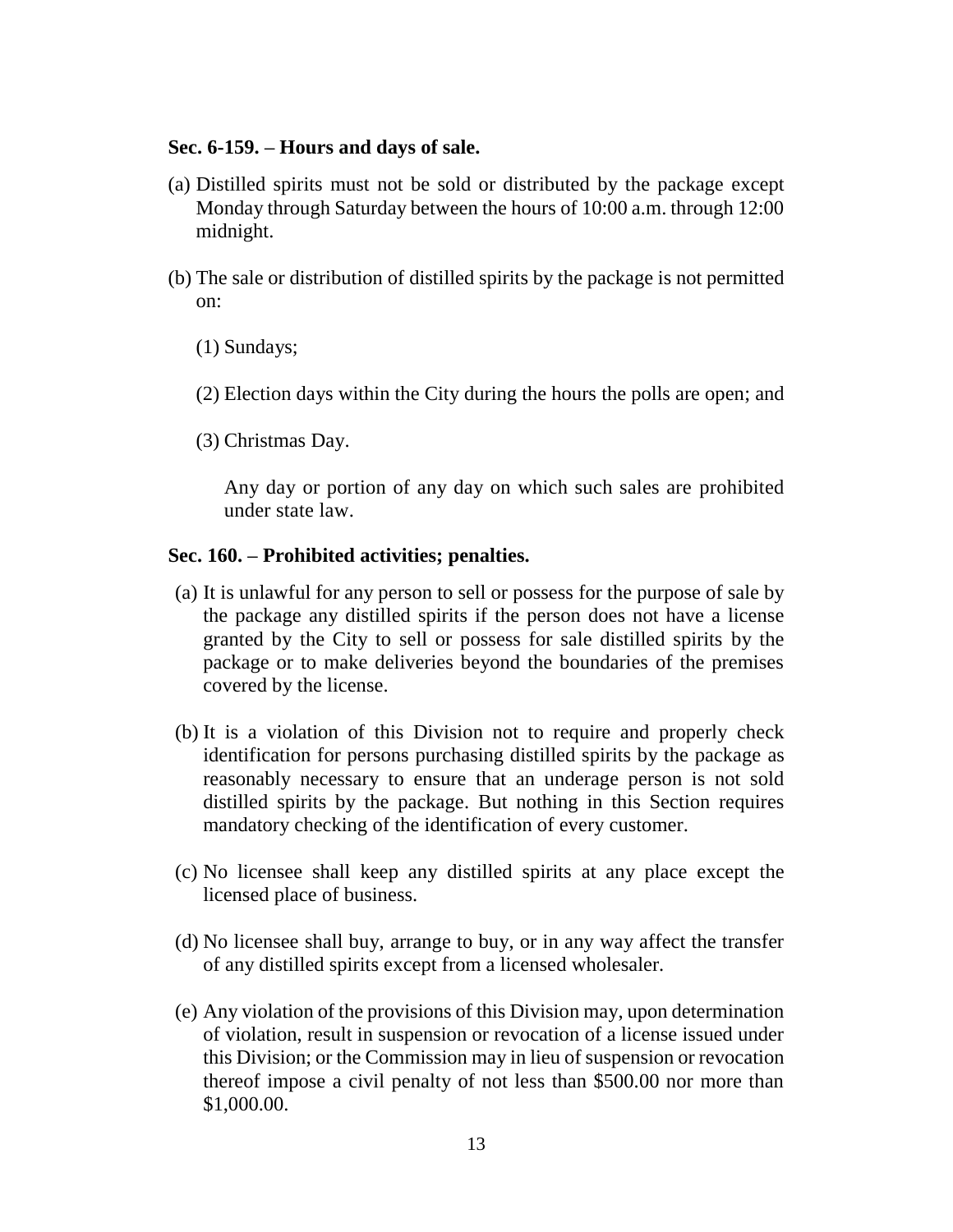### **Sec. 4-161. – Regulations as to employees.**

- (a) No person shall be employed to sell distilled spirits by the package by an establishment holding a license under this Division until such person has been fingerprinted and cleared by the Chief of Police for the City or his designee or City Code Enforcement Officer indicating that the person is eligible for such employment as per the minimum requirements for an applicant under this Division.
- (b) No person may be employed by or contract to perform duties in an establishment licensed under this Division if he or she has ever had a felony conviction involving the possession, sale, manufacture or use of alcoholic beverages or has a conviction involving a misdemeanor of the same offenses specified above within the past ten years, next preceding the date of application. For the purposes of this article, a plea of nolo contendere shall be considered a conviction.

# **Sec. 4-162. – Enforcement of Division.**

The Chief of Police, Code Enforcement Officer, or their designees have the authority to enforce this Division and to inspect establishments under this Division. These inspections are to be made for the purpose of verifying compliance with the requirements of this Division and state law. This Section is not intended to limit the authority of any other officer to enforce this Division or conduct inspections authorized by other provisions of this Division or state law.

### **Sec. 4-163. – Establishment can be closed in cases of emergency.**

The Chief of Police or a designee may immediately close an establishment licensed under this Division in case of emergency for the safety of the public, as determined in his or her sole discretion or to investigate a crime for a period of time not to exceed 24 hours.

### **Sec. 4-164. – Excise tax.**

(a) In addition to the license fees required in this Division and in addition to the excise taxes levied by the state, there is hereby imposed an excise tax on the sale of distilled spirits by the package.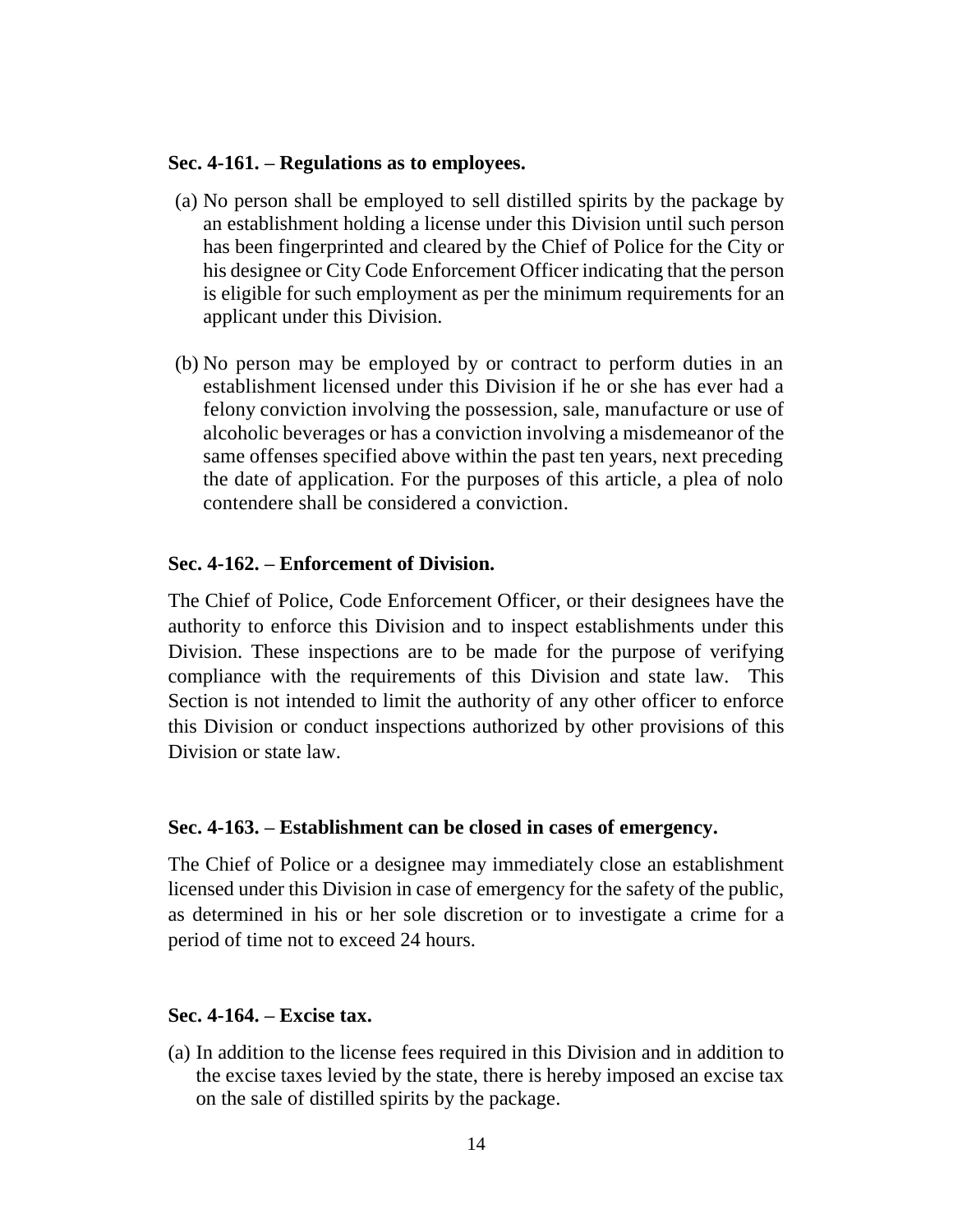- (b) Excise taxes on the wholesale of distilled spirits by the package. There is hereby levied an excise tax computed at the rate of twenty-two cents (\$0.22) per liter which shall be paid to the City on all distilled spirits sold at wholesale for sale by the package in the City. Such tax shall be paid to the City by the wholesaler on all distilled spirits sold to retail dealers in the City as follows:
	- (1) Each wholesaler selling, shipping, or in any way delivering distilled spirits to any retail package dealer shall collect the excise tax at the time of delivery to each retail dealer.
	- (2) The twenty-two cents (\$0.22) per liter rate shall be prorated so that all containers of distilled spirits shall be taxed on the basis of twentytwo cents (\$0.22) per liter.
	- (3) It shall be unlawful for any wholesaler to sell, ship or deliver in any manner any distilled spirits to a retail dealer without collecting the tax. It shall be unlawful for any retail package dealer to possess, own, hold, store, display, or sell any distilled spirits on which such tax has not been paid.
	- (4) The wholesale dealer shall remit all taxes collected for the preceding month on or before the tenth day of the following month along with a report documenting the exact quantities of distilled spirits, by size and type of container, and the amount of excise tax collected.
	- (5) The wholesale dealer shall keep true and correct records of all sales and shipments of distilled spirits to licensees under this division and shall render a sworn statement of the truth and accuracy of the report accompanying the monthly report to the City.
	- (6) The City shall have the right to audit and to require production of records from each wholesaler supplying licensees hereunder within the City and also from each licensee hereunder so supplied with distilled spirits by each wholesaler.
	- (7) Failure to make a timely report and remittance of the above taxes renders a wholesale dealer liable for a penalty equal to ten per cent of the total amount due, in addition to the amount of tax due. Further, if a report is not filed or if taxes are not remitted and paid within thirty days from the date either is due, the City has the right to suspend or revoke any wholesale license and to prohibit the wholesaler from